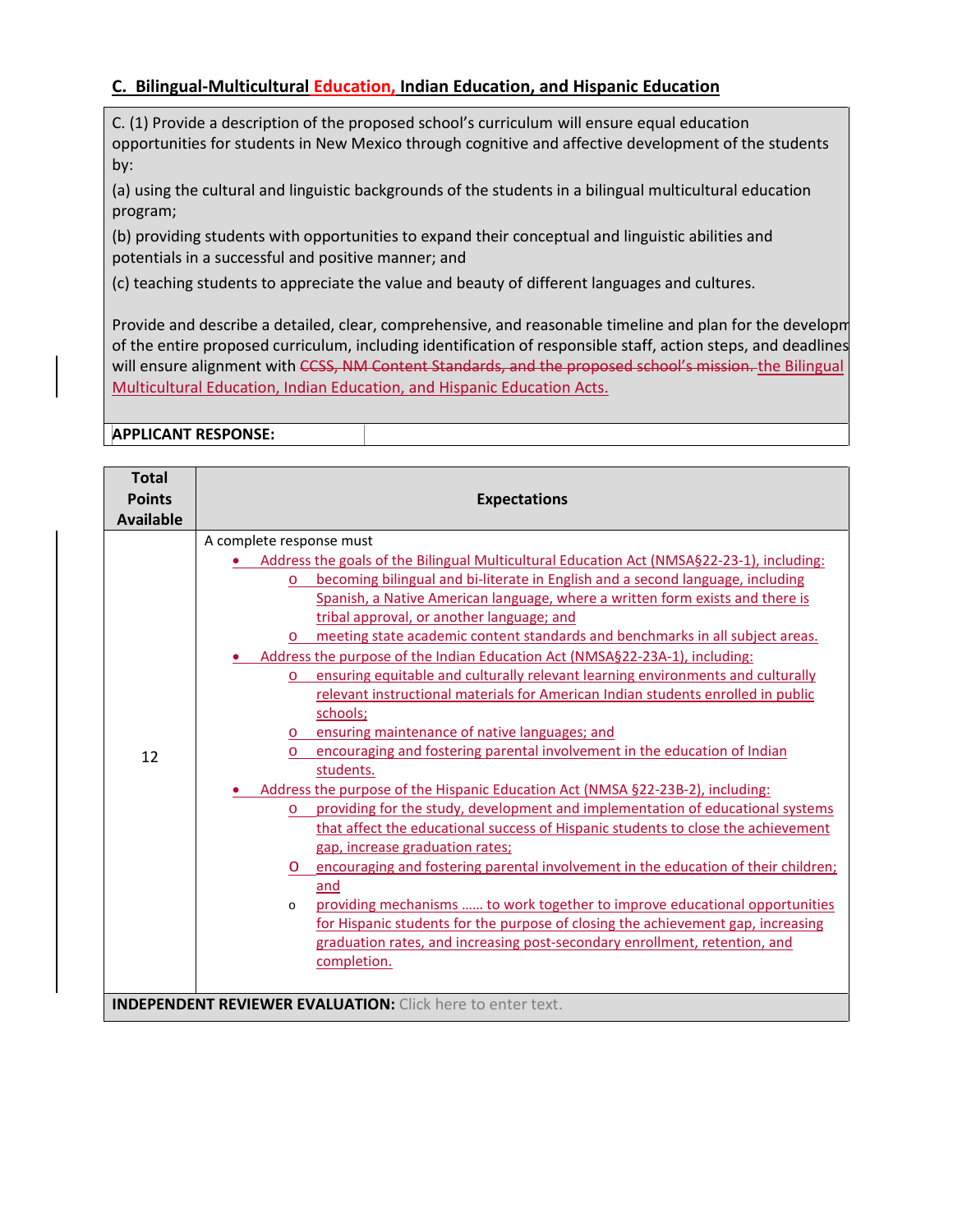## **D. Curriculum, Educational Program, Student Performance Standards.**

D. (1) Provide a description of the proposed school's curriculum. The proposed curriculum must be research-based, reasonable, and clearly align with the New Mexico Common Core State Standards and the proposed school's mission.

Provide and describe a detailed, clear, comprehensive, and reasonable timeline and plan for the development of the entire proposed curriculum, including identification of responsible staff, action steps, and deadlines that will ensure alignment with CCSS, NM Content Standards, and the proposed school's mission. If approved, the PEC requires one semester's curriculum to be fully completed by the charter school during the planning year before commencement of operations is approved.

|  | <b>APPLICANT RESPONSE:</b> |
|--|----------------------------|
|--|----------------------------|

| <b>Total</b>                                                      |                                                                                                       |  |  |  |
|-------------------------------------------------------------------|-------------------------------------------------------------------------------------------------------|--|--|--|
| <b>Points</b>                                                     | <b>Expectations</b>                                                                                   |  |  |  |
| <b>Available</b>                                                  |                                                                                                       |  |  |  |
|                                                                   | A complete response must                                                                              |  |  |  |
|                                                                   | Describe the proposed school's curriculum;                                                            |  |  |  |
|                                                                   | Identify information that demonstrates the curriculum is research-based;<br>$\bullet$                 |  |  |  |
|                                                                   | Describe a curriculum that is reasonable, based on the professional judgment of<br>$\bullet$          |  |  |  |
|                                                                   | experienced educators;                                                                                |  |  |  |
|                                                                   | Identify information that demonstrates how the curriculum will align with the New Mexico<br>$\bullet$ |  |  |  |
|                                                                   | Common Core State Standards (CCSS) and New Mexico Content Standards;                                  |  |  |  |
|                                                                   | Identify information that demonstrates how the curriculum will align with the proposed<br>$\bullet$   |  |  |  |
|                                                                   | school's mission; and                                                                                 |  |  |  |
|                                                                   | Include a reasonable (as based on the professional judgment of experienced educators)<br>$\bullet$    |  |  |  |
|                                                                   | timeline and plan for the development of the entire proposed curriculum—including scope               |  |  |  |
|                                                                   | and sequence, unit plans, daily lesson plans, project plans and rubrics, and unit and course          |  |  |  |
| 12                                                                | assessments.                                                                                          |  |  |  |
|                                                                   | The timeline must identify the following:<br>$\circ$                                                  |  |  |  |
|                                                                   | responsible staff<br>٠                                                                                |  |  |  |
|                                                                   | action steps<br>٠                                                                                     |  |  |  |
|                                                                   | deadlines<br>٠                                                                                        |  |  |  |
|                                                                   | The timeline must include specific action steps that will ensure alignment with the<br>$\circ$        |  |  |  |
|                                                                   | CCSS, NM Content Standards, and the proposed school's mission.                                        |  |  |  |
|                                                                   | The timeline must demonstrate that the scope and sequence and unit plans for<br>$\circ$               |  |  |  |
|                                                                   | one semester's curriculum will be fully completed before June 1 <sup>st</sup> of the planning         |  |  |  |
|                                                                   | year-the deadline for having the commencement of operations approved.                                 |  |  |  |
|                                                                   | If the applicant is proposing to adopt a fully developed or standardized curriculum,<br>$\circ$       |  |  |  |
|                                                                   | the timeline must include specific action steps to adapt the curriculum to the                        |  |  |  |
|                                                                   | needs of the local community and the State of New Mexico.                                             |  |  |  |
| <b>INDEPENDENT REVIEWER EVALUATION:</b> Click here to enter text. |                                                                                                       |  |  |  |